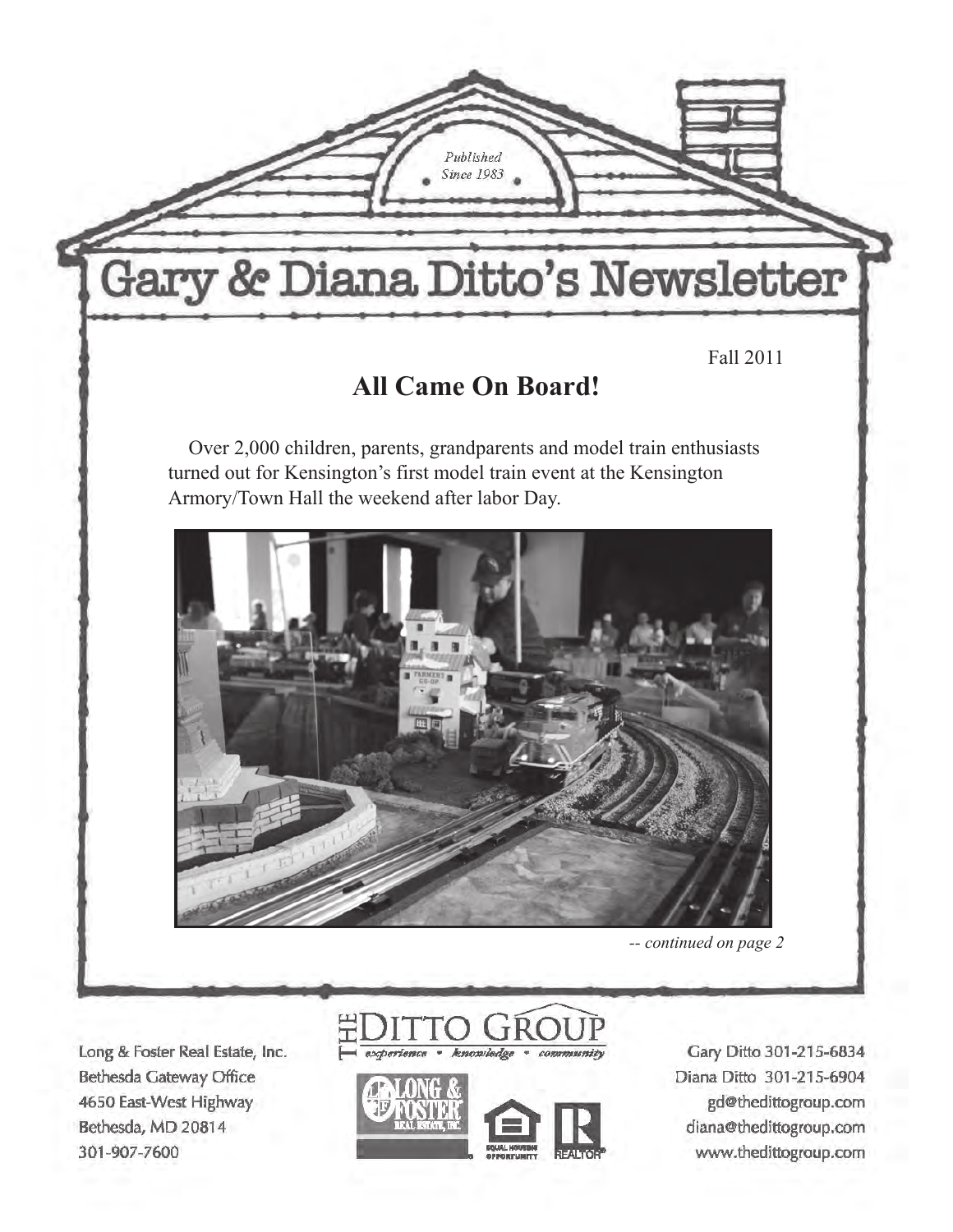#### *– All Aboard– continued*

 Trains ran through fanciful and familiar landscapes —endearing settings with amusing details included a fifties diner, a small town train station, an alligator swamp, Mount Rushmore and much more.



 Wide-eyed, smiling children were everywhere. A little girl watched a trolley drive back and forth in rapt fascination. A reluctant toddler's mood changed the instant he stepped inside and saw what Mom and Dad had brought him to see.

 It was a labor of love on the part of many and a successful benefit for Noyes Children's Library and the Kensington Historical Society, which received a sizeable donation, and sold t-shirts, balloons, calendars, books and more!

 Heartfelt thanks go to all who came and the many who made it possible:

The **Town of Kensington**, co-sponsor of the event, who made the Town Hall available.

The **National Capital Train Trackers** and track-master Jim Myer, who set up the splendid layout, shared their expertise and enthusiasm, and kept the trains on track and running smoothly.

The **Itsy Bitsy Bakery,** who created the delicious train shaped cookies.

**Matthew Dodd**, for his wonderful music.

The members of **the Noyes Library Foundation** and **the Kensington Historical Society,** who volunteered in so many ways.

And, a special thank you to **County Executive Ike Leggett and his wife Catherine** for visiting and for supporting the show!

**Good Luck** to all the Runners participating in **Holy Redeemer's Cardinal 5K** on November 5! For information see the website at www.cardinal5K.com.

# *All That Glitters* **May Be Golden — For Local Author and Readers**

By Sara Phang

 If you're looking for a good read and like Washington, DC art and architecture, try *All That Glitters*, a mystery/thriller novel written by Paul Herron, a familiar face and new author in the Kensington community.

 Long-term Chevy Chase View resident and retired *Washington Post* reporter/editor Paul Herron turns from fact to mystery writing with the e-book *All That Glitters*, published under the pseudonym Marguerite Herron, in honor of his sister Marguerite, who died in 2008. *All That Glitters* is dedicated to her memory.

 The novel's exciting, suspenseful plot concerns mysterious murders and international intrigue involving the disappearance of an immense treasure of gold bars belonging to the Italian government and the Vatican. Without giving away more of the plot, *All That Glitters* features a familiar and gaudy Washington, DC monument, the gilded horse statues that adorn the Arlington Memorial Bridge.

 However, *All That Glitters* also reflects Paul Herron's experience as a reporter and editor for the *Washington Post* for more than 20 years. He based much of the plot and characters on real-life persons and situations he encountered during his years as a reporter/editor for the *Washington Post.* He began to write *All That Glitters* while still working on the *Post* business section on Friday and Saturday; he had a block of four or five hours' free time before he started work on the Sunday edition. Working for the *Washington Post* also familiarized him with Washington, DC's police department and government agencies.

 *All That Glitters* is cutting-edge because it was published as an e-book, available in the Kindle section of online retailer Amazon.com. If you have a Kindle e-book reader, simply open "Shop in Kindle Store" and search for "All That Glitters Marguerite Herron." *All That Glitters* retails for \$2.99 on Amazon. Though he is enthusiastic about electronic publishing, Paul still uses an Underwood typewriter for his drafts. –*continued*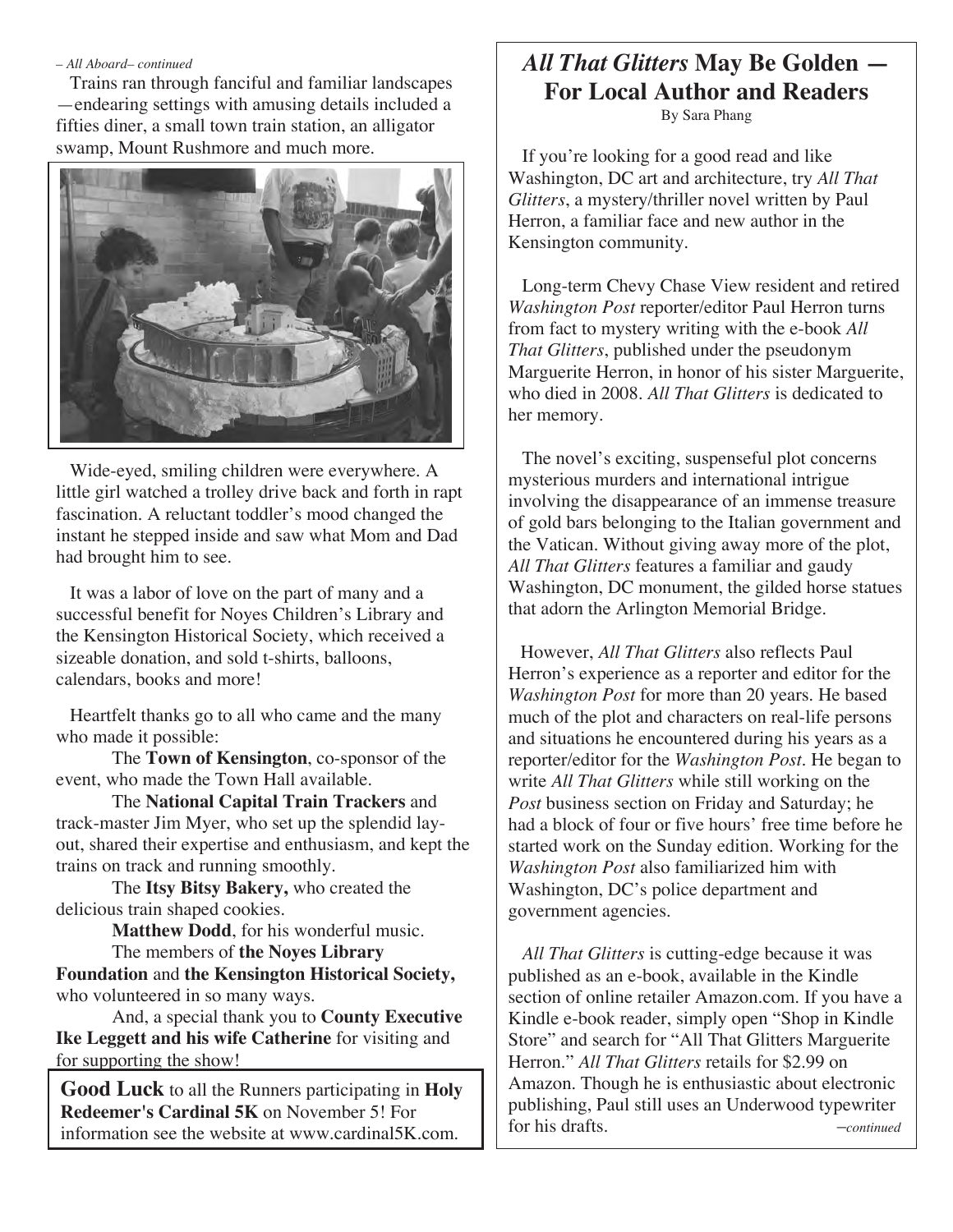Paul Herron's new novel, currently titled *Diamonds, Dixie, and Destiny*, includes two of the three principal characters in *All That Glitters*, though it is not a sequel.

 *The Story of Capitol Hill*, published by Coward-McCann, Inc., is Paul's non-fictional account of the evolution of Washington, DC from a collection of shanty communities, cheap boarding houses, and muddy streets to a city now compared favorably to the finest in the world. Look for this fascinating book in your community library.

### *Two Pears Café opens in Old Town*

 Two Pears Café is open for business at 10417 Armory Avenue, the former Café 1894 restaurant. Local friends, Marisol Vasquez and Karen Brotherton-Julien, have created a cozy setting "where good food and good friends meet!" The Grand Opening is planned for November 12, 11:30 a.m., but the café is already gaining a following. Every third Thursday, 5-8 p.m. is Open Mike Night.

 **Congratulations to Holy Cross School on its 50th anniversary!** The Garrett Park school kicked off a year long celebration of fifty years in the community with a Family Carnival and an Alumni Reunion and Dinner Dance. We wish them many more years.

### **Allay Yoga - New Kensington Yoga Studio**

 Allay Yoga opened at 10419 Armory Avenue, next to the Itsy Bitsy Bakery. The new studio offers a variety of classes, including pre-natal yoga and 'doga' - a partner class co-taught by Kelly Spring, certified dog-trainer and Pamela Kaufman, certified vinyasa yoga instructor and founder of Allay Yoga. Check www.allayyoga.com for the schedule and more information. Phone: 240.398.3773

## *E-mail Updates from The Ditto Group—*

Sign up for either or both of these updates:

Email: info@allayyoga.com

- Our monthly Sold Reports, sent via e-mail
- Our weekly "Open House" e-mail

You choose what to sign up for and you can always unsubscribe. Sign up on our home page: **www.thedittogroup.com**

For dates and news of more events, be sure to visit the *Community Activities Calendar* on the website:

# **www.thedittogroup.com**

*Gary and Diana Ditto's Newsletter welcomes ideas and news items from community members. The editor is Antoinette Kranenburg of Kensington, assissted by Cherry Wunderlich.*

# **Hal Runkel - Screamfree Parenting**

• *Five Truths Every Parent Needs to Know* Learn proven, practical, scream-free ways to raise resilient, responsible, happy children.

Tuesday, November 8, 2011, 7:30 – 9:30 p.m., at Bullis School, 10601 Falls Road, Potomac, \$25/person.

### • *Staying Calm Through Life's Challenges* Using leading clinical research, Hal Runkel will share how conflicts can strengthen relationships; identify barriers to healthy interaction; and, show why vulnerability signifies strength rather than weakness. An intensive and interactive workshop for all adults.

Wednesday, November 9, 2011, 9:30 – 11:30 a.m., at the Women's Club of Chevy Chase, 7931 Connecticut Avenue, Chevy Chase, \$50 /person.

Tickets are available at PEPparent.org or call 301-929-8824.

# *Let's do it again!*

 Since *All Aboard Kensington* was such a success all around, it is planned again for next year. The Ditto Group will again be pleased to co-sponsor this community event. Be sure to reserve the weekend after Labor Day, September 8 and 9, 2012, for family fun at All Aboard Kensington!



 For a slideshow with more photos of the weekend visit to thedittogroup.com, click on blog, and search 'All Aboard Kensington.'

## **Kensington Arts Theatre presents HAIR!**

 Performances of HAIR - the American Tribal Love-Rock Musical are on November 4, 5, 6, 11, 12, 13, 18, 19; Friday and Saturday at 8 p.m. and Sunday at 3 p.m. at the Kensington Town Hall/Armory. (Parental discretion is advised.)Visit www.katonline.org for more information.

## **New Management at The Sweat Shop**

 *The Sweat Shop* at 10410 Montgomery Avenue, a full service fitness center in historic Kensington, has a new owner: certified personal trainer and massage therapist, Samson Moy. The Kensington resident looks forward providing the community with a welcoming gathering place where everyone can exercise and pursue fitness at his or her own pace. The fitness center includes cardio equipment, free weights and weight machines.

 For more information visit sweatshopkensington.com, phone 301-933-8858 or e-mail sweatshopKensington@yahoo.com.